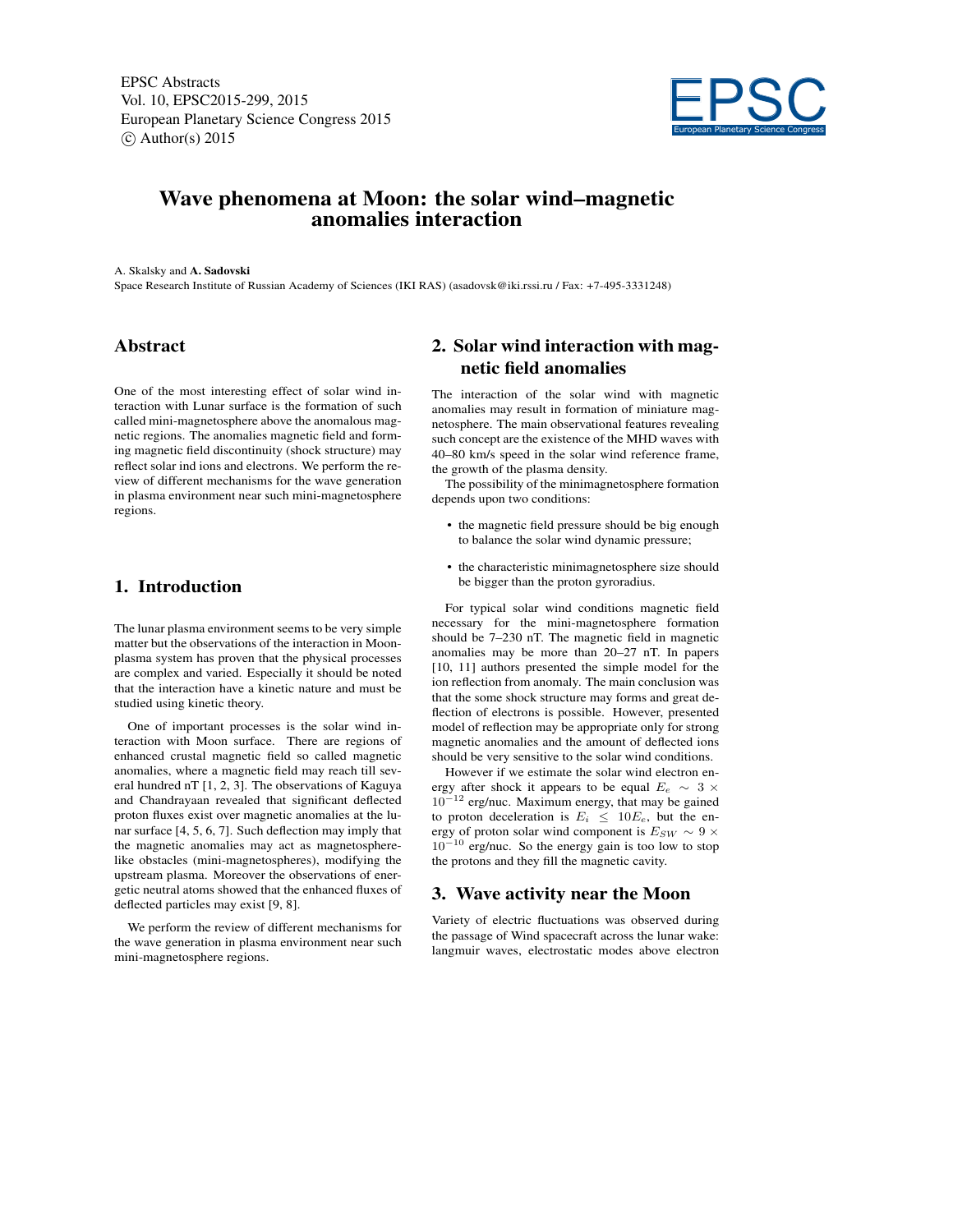cyclotron frequency, whistlers [12]. The investigations by Kuncic and Cairns [13] revealed emissions on plasma frequency and its first harmonic. Electron reflection at quasi-shock at leading edge of magnetic anomaly could drive the electric field oscillations. The generation mechanism is similar to that known for foreshock of planetary bow shock.

In KAGUYA [14] and Lunar Prospector [15] missions the monochromatic whistlers near the Moon were observed as narrow band magnetic fluctuations with frequencies close to 1 Hz, and are mostly lefthand polarized in the spacecraft frame. The waves are generated by the solar wind interaction with lunar crustal magnetic anomalies. The conditions for observation of the waves strongly depend on the solar zenith angle (SZA), and a high occurrence rate is recognized in the region of SZA between 40 to 90◦ with remarkable north-south and dawn-dusk asymmetries. It is suggested that ion beams reflected by the lunar magnetic anomalies are a possible source of the waves.

Also large-amplitude monochromatic ULF waves were observed on Kaguya spacecraft [16]. The dominant periods of waves are of 120–100 s. The amplitude was as large as 3 nT. The occurrence rate is high above the terminator and on the dayside surface. The direction of the propagation is not exactly parallel to the interplanetary magnetic field, but shows a preference to the direction of the magnetic field and the direction perpendicular to the surface of the moon below the spacecraft. The sense of rotation of the magnetic field was left-handed with respect to the magnetic field in 53% of the events, while 47% showed righthanded polarization. The possible generation mechanism is the cyclotron resonance of the magnetohydrodynamic waves with the solar wind protons reflected by the moon. Most of events occur in the southern hemisphere of the Moon over region of lunar magnetic anomalies.

Non-monochromatic fluctuations of the magnetic field over the frequency range of 0.03-–10 Hz were detected by Kaguya [17] at an altitude of 100 km above the lunar surface. The fluctuations were almost always observed on the solar side of the moon, irrespective of the local lunar crustal field. They were also detected just nightside of the terminator ( $SZA < 123^\circ$ ), but were absent around the center of wake. The level of the fluctuation enhanced over the wide range from 0.03 to 10 Hz, with no clear peak frequency. The fluctuations had the compressional component, and the polarization was not clear. The fluctuations were supposed

to be whistler waves generated by the protons reflected by the lunar surface.

## 4. Summary and Conclusions

Waves occur in wide frequency range from  $f_{ci}$  to  $f_{pe}$ . Observations of wide band electric noise (above  $f_{ce}$ ) seem to be related to short electric spikes. Wave phenomena observed at Moon are mostly associated with the wake boundary and lunar crust magnetic anomalies. Most of emissions are detected simultaneously with enhanced fluxes of reflected from the Moon surface (crust anomaly) ions and electrons.